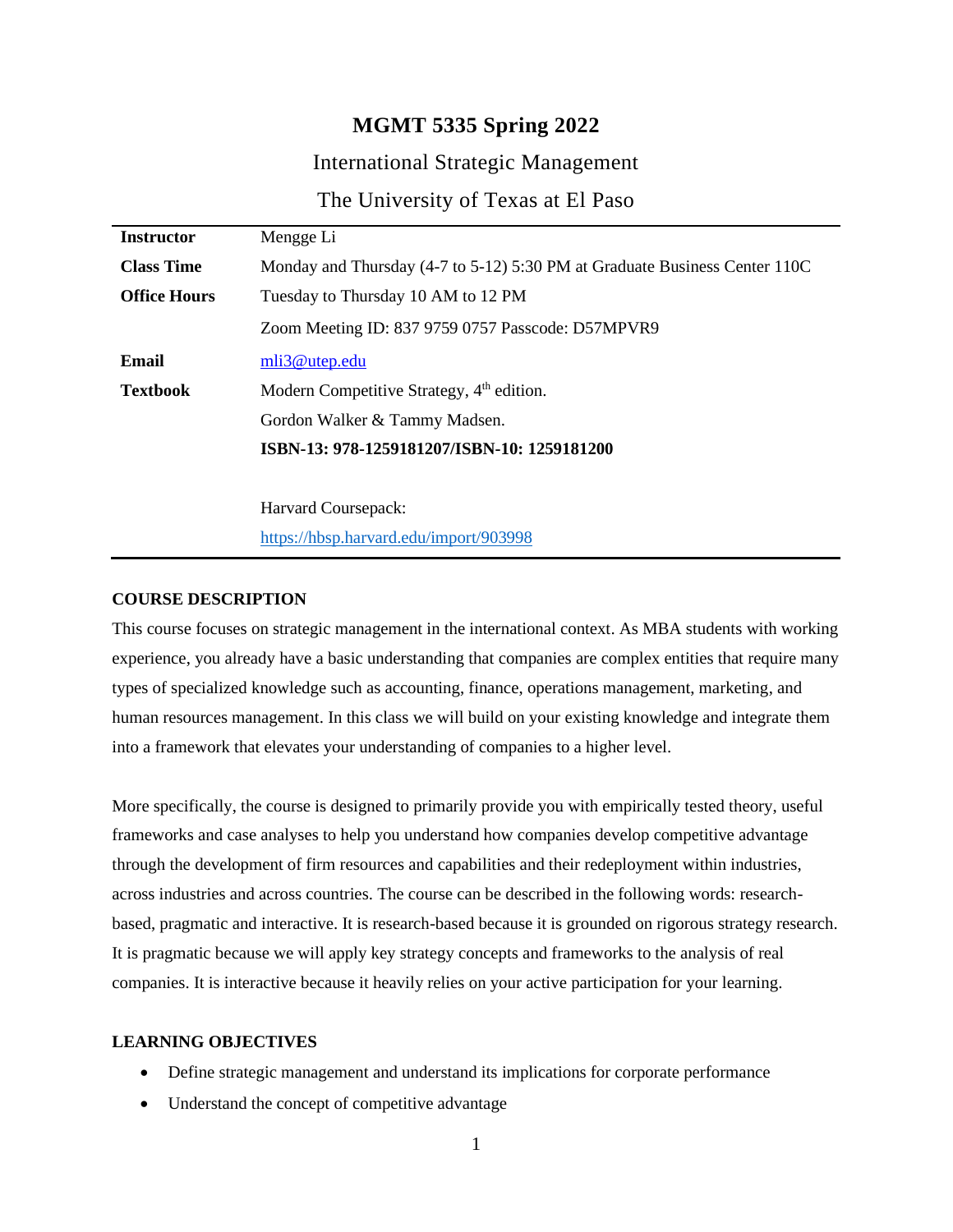- Understand the impact of industry forces on profitability
- Understand the different stages of industry evolution and their impact on competition
- Understand the development and redeployment resources and capabilities as the source of competitive advantage
- Understand vertical integration decisions and their impact on competitive advantage
- Understand corporate diversification decisions and their impact on competitive advantage
- Understand alliances decisions and their impact on competitive advantage
- Understand international expansion decisions and their impact on competitive advantage

## **EVALUATION**

The assessment components of the course are the following:

| (1) Class Participation     | 10% |  |
|-----------------------------|-----|--|
| (2) Discussion Boards       |     |  |
| $(3)$ Exams $(20\%$ each)   |     |  |
| (4) Case Analysis           |     |  |
| (5) Group Project           |     |  |
| $Report - 10%$              |     |  |
| Presentation $-5\%$         |     |  |
| (6) Peer Evaluation         |     |  |
| (7) Individual Presentation |     |  |

### **(1) Class Participation**

Attending in-person classes and actively participating in-class activities are essential to ensure the effectiveness of learning. You are required to attend all classes and be well prepared for in-class discussions, case analyses, and presentations, etc. You will only be able to partially make up for class participation if your absence is due to legitimate causes, such as family emergency, illness, work schedule conflicts. Any disruptive behaviors in the class will be penalized.

#### **(2) Discussion Boards**

You will be required to participate in each discussion board typically by:

- Writing at least 150 words in your post in response to the provided question(s).
- Reply, with at least 75 words, to the entry of one of your classmates for each assigned discussion.
- be original when the type of question or issue allows it.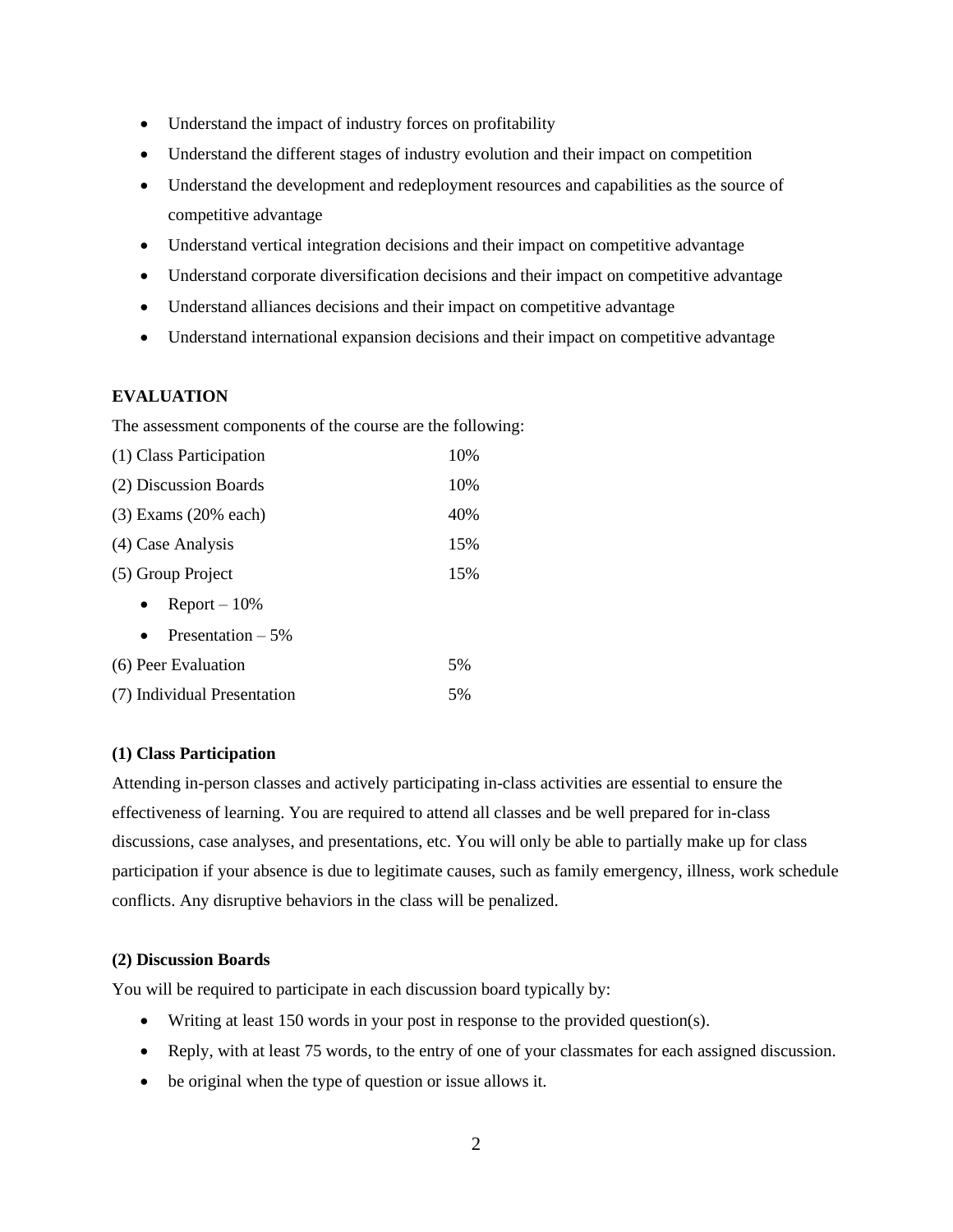- make posts that are on topic and within the scope of the course material.
- take your posts seriously and review and edit your posts before submitting them.
- always be respectful of others' opinions even when they differ from your own.
- not make personal or insulting remarks.

### **(3) Exams**

There are two in-class closed-book exams. They will contain multiple-choice and short-essay questions. The questions are based on all course materials and class discussions.

## **(4) Case Analysis**

You will join a team of no more than five members. You will have multiple case analyses throughout the course and you will need to submit formal reports for each case answering specific questions.

- Your answers should incorporate the associated relevant concepts and frameworks from the course, and you should use terminologies that are consistent with the textbook.
- Assume that the cases ended recently. In other words, searching for developments after the cases ended and trying to use that information retroactively to justify your answers will not enhance your learning.
- All assignments will be checked through SafeAssign. Please review the information on academic integrity below.

# **(5) Group Project**

Each team will be assigned a real company (usually a public company that is listed in the U.S.). Teams will conduct a thorough investigation and analysis of the assigned company. The report will summarize the strategic management process of the company and needs to follow a given outline.

- It will be checked through SafeAssign.
- Note that no portion of the paper should be copied from any source without properly citing it.
- For basic guidance regarding plagiarism go to: [https://www.plagiarism.org/article/what-is](https://www.plagiarism.org/article/what-is-plagiarism)[plagiarism](https://www.plagiarism.org/article/what-is-plagiarism)
- If plagiarism is suspected, the case will be forwarded to the Office of the Dean of Students.
- *Format*: double-spaced, Times New Roman 12-point font, one-inch margins.

### **(6) Team Peer Evaluation**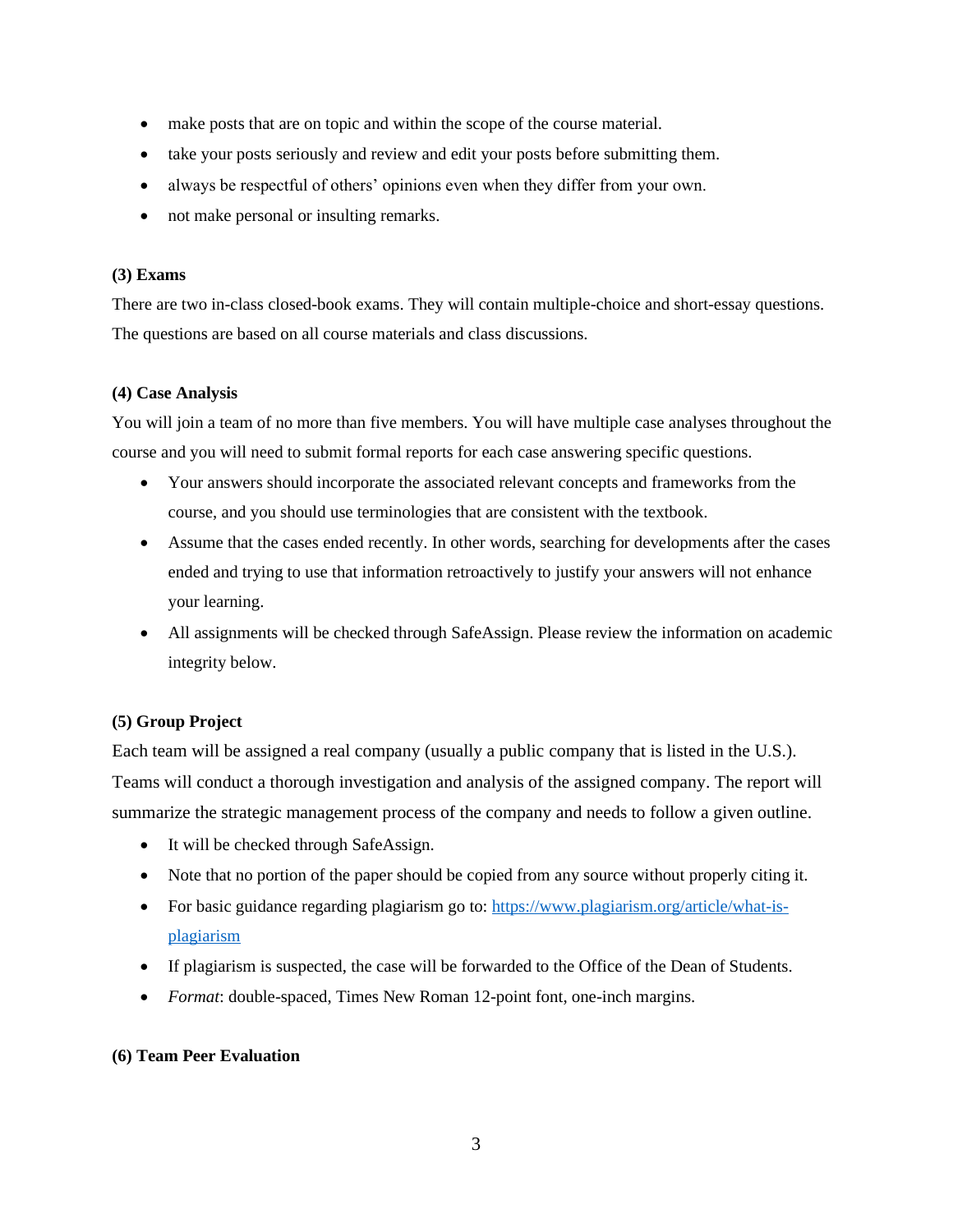It is necessary to fairly evaluate the contribution that each member of your team made to the team's overall performance in team activities. This contribution should reflect your assessment based on the following teamwork objective: Students will work effectively with individuals and teams to accomplish a common goal while demonstrating respect and value for a diversity of opinions, viewpoints, and perspectives.

#### **(7) Individual Presentation**

Each student is required to make and record a 5-minute individual video on a current business topic. Additional information will be available on Blackboard.

#### **Course Grading Policy**

A: Represents achievement that is outstanding relative to the level necessary to meet course requirements.

B: Represents achievement that is significantly above the level necessary to meet course requirements.

C: Represents achievement that meets the course requirements in every respect.

D: Represents achievement that is worthy of credit even though it fails to meet fully the course requirements.

F: Represents failure (or no credit) and signifies that the work was either (1) completed but at a level of achievement that is not worthy of credit or (2) was not completed and there was no agreement between the instructor and the student that the student would be awarded an I (see also I).

I: (Incomplete) Assigned at the discretion of the instructor only under extraordinary circumstances, (e.g.

hospitalization). It requires a written agreement between instructor and student.

Scale: 100≥A≥90

 $90 > B \ge 80$ 

 $80 > C \ge 70$ 

 $70>D\geq 60$ 

 $60>F$ 

#### **Re-grading Policy**

All requests must be submitted in writing to me. You must identify:

- The question or point you believe was incorrectly graded
- The amount of credit you request
- The reasons why

All requests must be handed to me within three days of receiving your grade.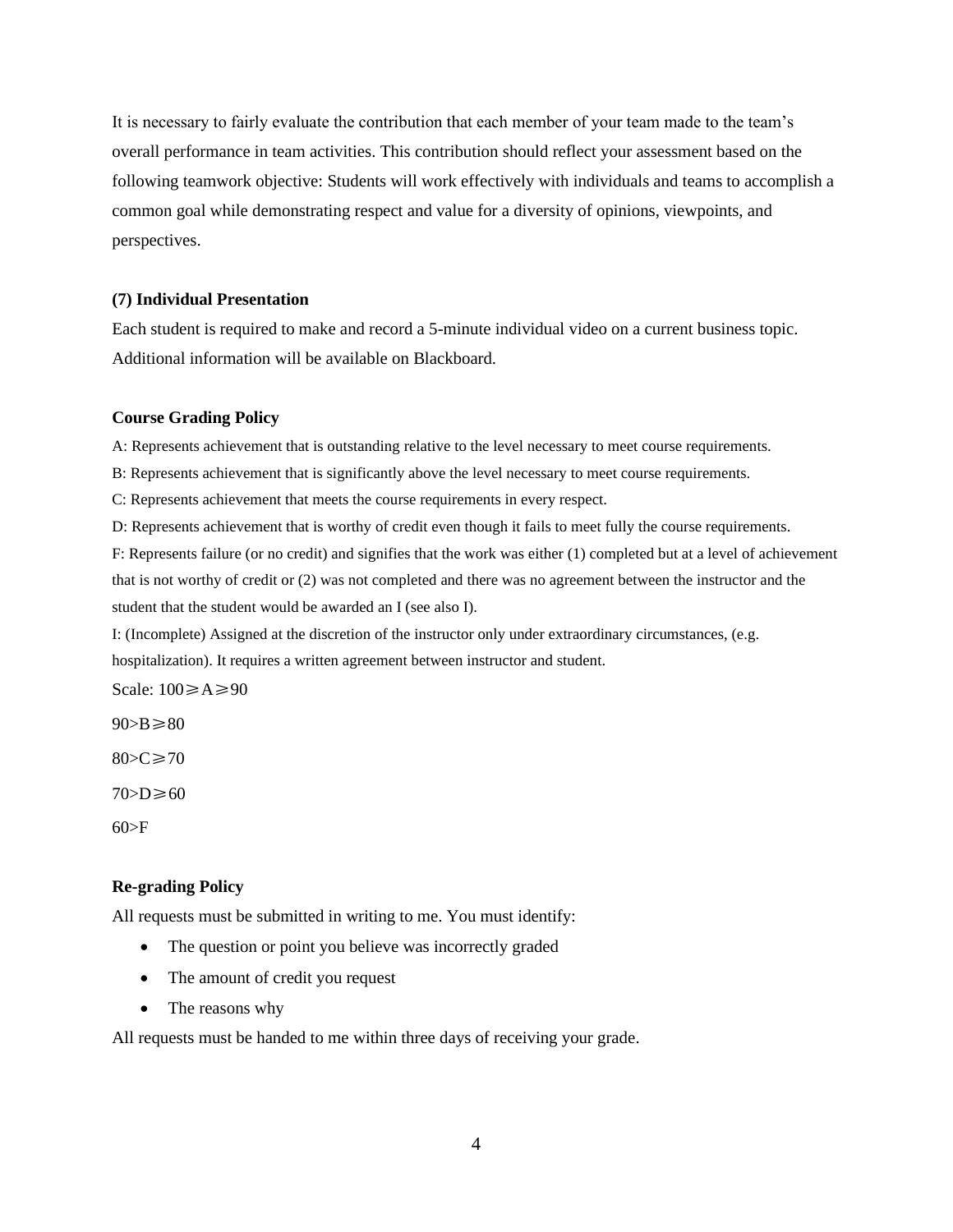#### **Make-up Work**

I will provide make-up coursework to students under unavoidable or legitimate circumstances. Such circumstances include, but are not necessarily limited to, documented illness, serious family emergencies, subpoenas, jury duty, military service, and religious observances.

### **STUDENT CONDUCT**

Professional and respectful conduct is expected of students. Therefore, I reserve the right to give zero credit for anything I perceive to be offensive, demeaning to others, stalking, or inconsistent with the maturity that I should expect from a graduate student. Recognize that there will often be records of these statements. In addition, note that given the nature of the delivery of this course, the meaning of comments can be misconstrued. We should all be extra careful for this reason. Finally, Texas Senate Bill 212 [\(https://www.utep.edu/titleix/sb-212.html\)](https://www.utep.edu/titleix/sb-212.html) requires all employees of Texas universities to "report incidents of sexual harassment, sexual assault, dating violence, or stalking allegedly committed by or against a student or employee, to a Title IX Coordinator or Deputy Title IX Coordinator. Under this new law, an employee who fails to report or falsely reports such an incident will also be subject to criminal liability (misdemeanor) and termination of employment." [\(https://www.utep.edu/titleix/sb-212.html\)](https://www.utep.edu/titleix/sb-212.html)

### **Academic Integrity**

"Any student who commits an act of scholastic dishonesty is subject to discipline. Scholastic dishonesty includes but is not limited to cheating, plagiarism, collusion, the submission for credit of any work or materials that are attributable in whole or in part to another person, taking an examination for another person, any act designed to give unfair advantage to a student or the attempt to commit such acts." (UTEP's Handbook of Operating Procedures).

Additional information on academic integrity and scholastic dishonesty is available at: https://www.utep.edu/student-affairs/osccr/student-conduct/academic-integrity.html *Suspected cases of academic misconduct will be reported to the Office of Student Conduct and Conflict Resolution.*

### **THE CONTENT IN THIS SYLLABUS MAY BE SUBJECT TO CHANGE**